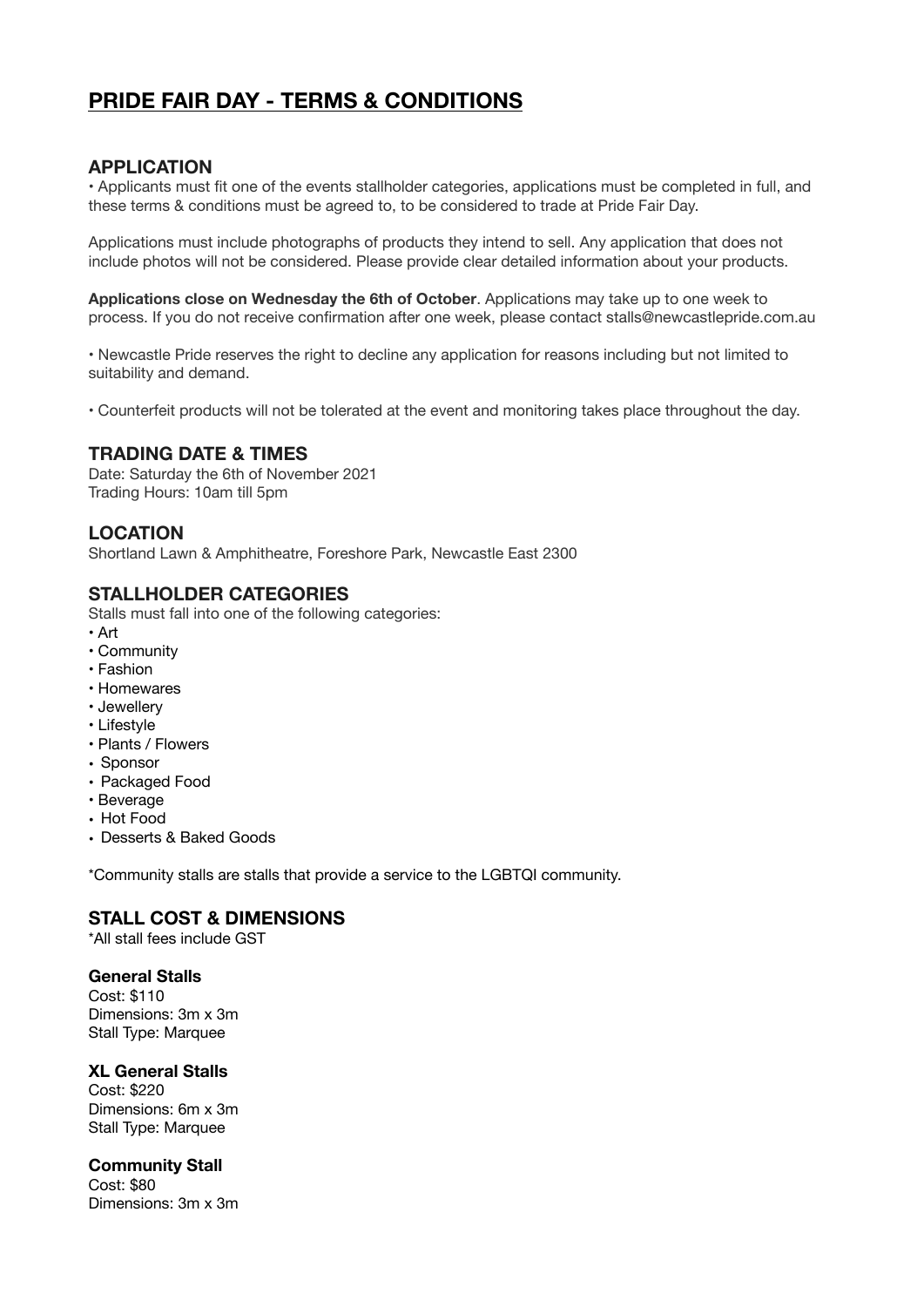Stall Type: Marquee

# **Coffee**

Cost: \$180 Dimensions: 3m x 3m (marquee) & 3m x 4m (van) Stall Type: Marquee or Van / Trailer

### **Alcoholic Beverages (packaged bottle sales)**

Cost: \$250 Dimensions: 3m x 3m Stall Type: Marquee

### **Desserts & Baked Goods**

Cost: \$180 Dimensions: 3m x 3m Stall Type: Marquee

# **Hot Food**

Cost: \$300 Dimensions: 3m x 3m Stall Type: Marquee

# **Hot Food Truck**

Cost: \$430 Dimensions: Up to 8m (including tow bar) Stall Type: Trailer / Van / Truck

# **PAYMENT OF STALL FEES**

Approved stallholders are required to pay their stall fee in full, within 7 days from invoice.

Invoices will be emailed to approved stallholders with instruction on how to make payment. Please check your junk folder after your stall has been approved if you do not receive the invoice as this will not extend the payment period.

Approval will lapse if payment is not made within this period and the stall space will be allocated to another applicant.

# **STALLS SELLING ALCOHOLIC BEVERAGES**

All alcohol sales must be sold packaged with closed bottles i.e. an un-opened bottle of wine.

No bottles/cans are to be opened by the stallholder or staff.

Bottle openers are not to be provided by the stallholders or staff.

No over the counter service as the event operates under a market/fair license.

All providers/staff must have their current RSA licences with them at the event.

All stalls selling alcohol must display RSA signage.

No sales to under 18 years old.

Samples must be restricted to 10ml serves. All RSA rules must be followed at all times during the event. If you have any queries, please contact stalls@newcastlepride.com.au

# **SHARED STALLS**

No shared stalls unless requested by the applicant in writing and approved by event management in advance. Each stallholder must submit an application for their goods, and will be considered in the application process.

# **PRESENTATION OF STALLS**

All stalls MUST be well presented, creative, and in keeping with the theme of Newcastle Pride. They must be neat & tidy and display signage of the designers logo/name where possible. Think colour, interesting display, rugs, flowers/plants etc. be creative and have fun with it! Your stall needs to draw interest from customers.

Offering eftpos where possible is advisable. There may not be an ATM on site.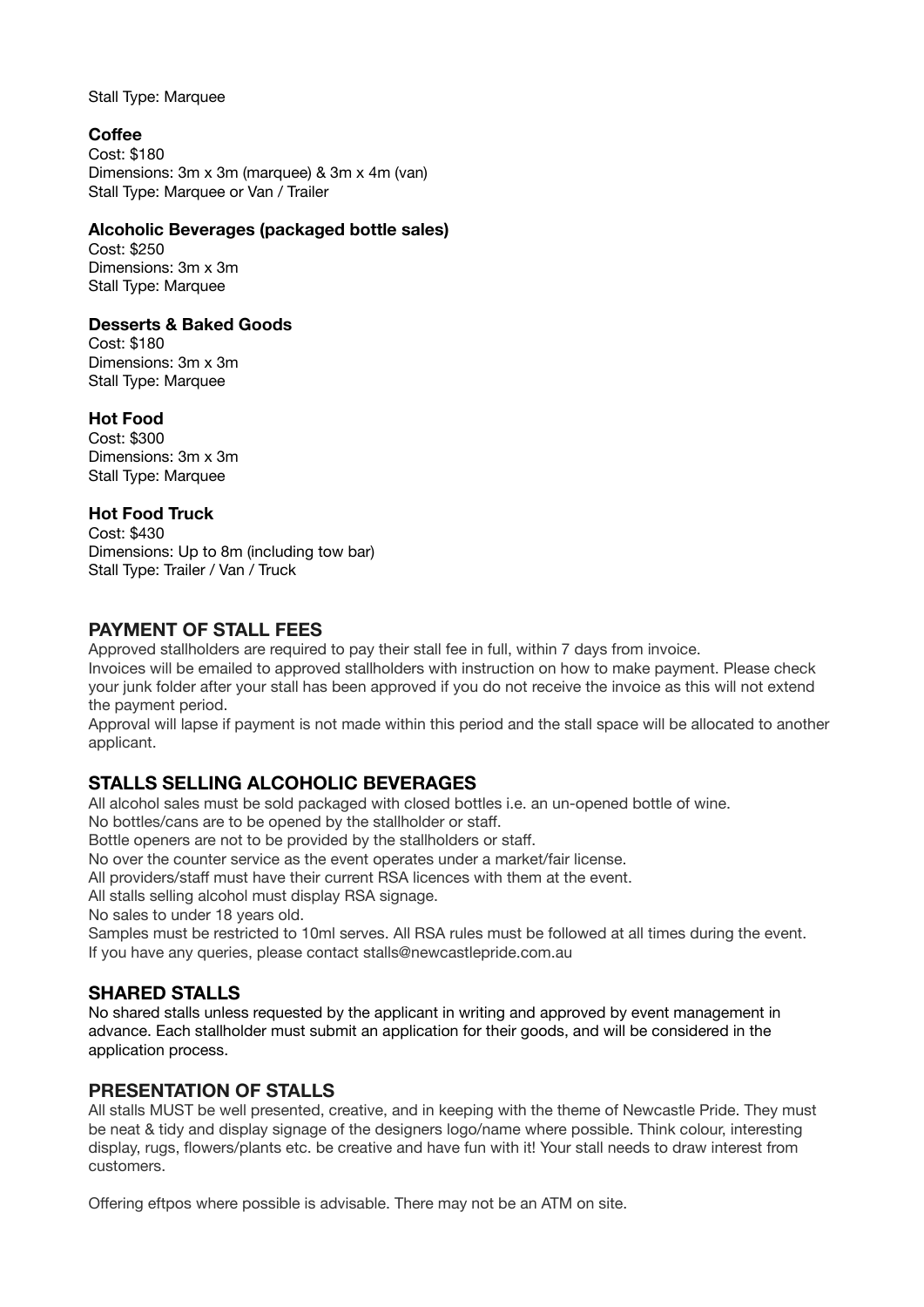We strongly advise you provide a mirror and change room if you are selling clothes/jewellery.

### **EQUIPMENT**

Tables, gazebo, racks, signage and any other form of merchandising must be supplied by the stallholder. Please leave ugly plastic tables, tarps and camp chairs at home!

**Do not turn up on the day expecting to receive tables, gazebos or any other equipment as it will not be available.** 

Stallholders using marquees must bring weights for every leg of their marquee. Pegs and start picked are not allowed to be used in Foreshore Park.

### **PUBLIC LIABILITY INSURANCE**

Every stall must hold a current public liability insurance policy to the value of \$20,000,000 cover in order to trade at Newcastle Pride Fair Day. This is a requirement of City of Newcastle.

A copy of the Insurance Certificate of Currency must be supplied to stalls@newcastlepride.com.au before the event. It is the responsibility of the stallholder to ensure that the insurance is renewed and remains current for the term that the stallholder undertakes trading activity at the event.

### **FOOD SAFETY CERTIFICATES & INSPECTIONS**

All hot food vendors must supply current FSS certificates to stalls@newcastlepride.com.au before the event, in order to trade.

Hot food vendors may also be subject to City of Newcastle food safety inspections, where, if inspected, they must pay an inspection fee.

#### **WET WEATHER POLICY**

Pride Fair Day is an open air event and will go ahead. It is the responsibility of the stallholder to bring their own shelter for protection against sun or rain if required.

Noted again: Stallholders using marquees must bring weights for every leg of their marquee. Pegs and start picked are not allowed to be used in Foreshore Park.

#### **CANCELLATION POLICY & REFUNDS**

Newcastle Pride Fair Day will only be cancelled if unsafe / external factors restrict the market from operating. Newcastle Pride management reserve the right to change venue or postpone the date as an alternative option to cancelling the event.

In the instance that Newcastle Pride Fair Day is cancelled due to pandemic, all confirmed stallholders will be contacted by the morning of the event by text (please make sure you provide the event day contacts mobile number on your application.

**In the instance Pride Fair Day is cancelled due to pandemic, stallholders will be refunded their stall fee.** Stallholders will be contacted within 14 days of the cancelled event to arrange a refund.

In the instance that a **stallholder cancels within 24 days** of the event, for any reason, they must give written notice by email to stalls@newcastlepride.com.au. **No refunds or credits are provided** for cancellations, for any reason, within 24 days from event day.

Newcastle Pride Fair Day will not be cancelled due to unfavourable weather, including but not limited to, rain and wind. And no refunds are provided for unfavourable weather.

In summary, the only instances where refunds are provided are:

- 1. Cancellation of the event due to pandemic.
- 2. Where the stallholders has provided at least 24 days written notice to stalls@newcastlepride.com.au

### **COVID SAFE**